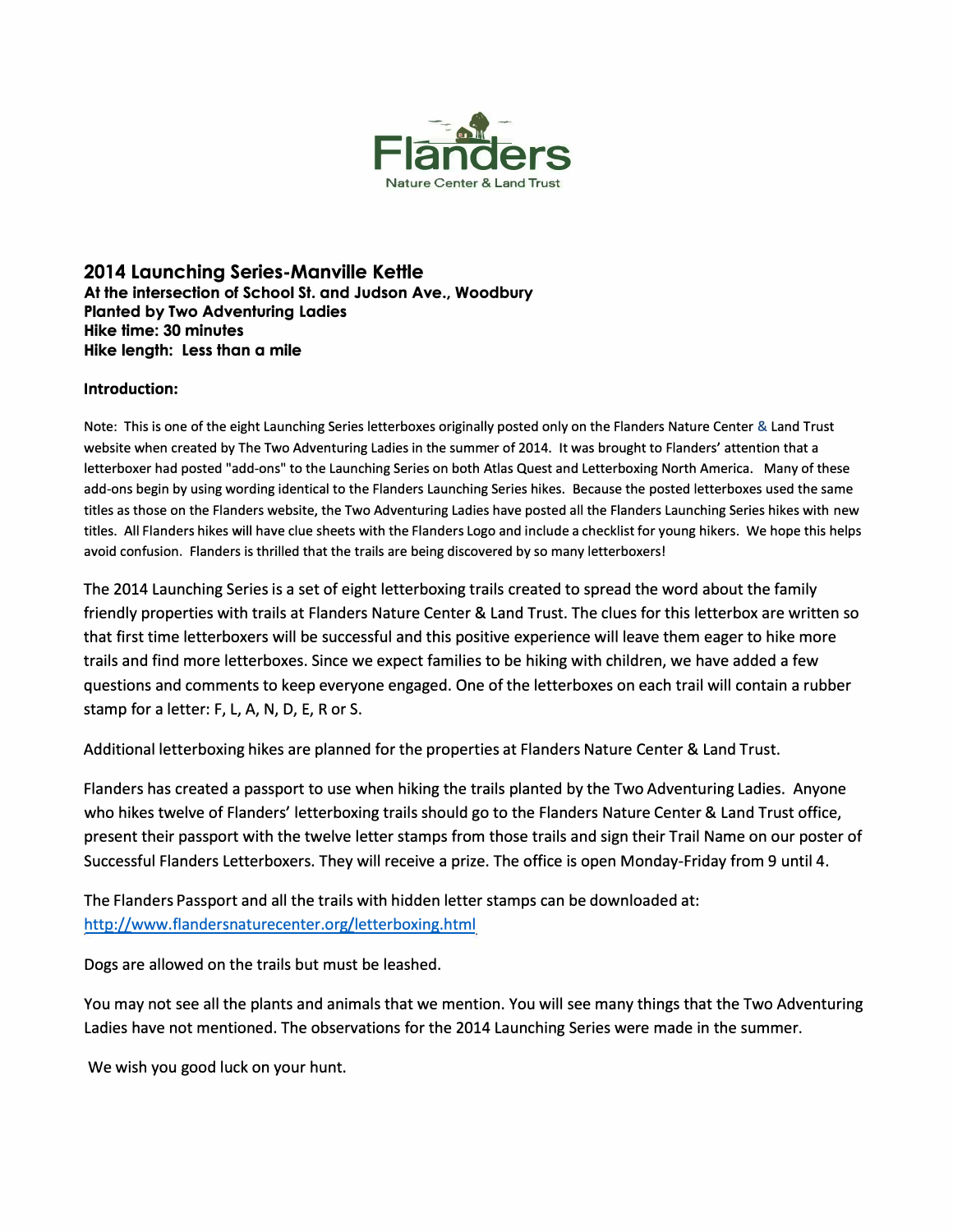### **Clues:**

You will explore the habitat surrounding a glacial kettle. This kettle is a depression, now filled with water that was formed by the melting of a mass of ice detached from a glacier. This unique geological formation is preserved as part of Flanders Nature Center & Land Trust.

Wear long pants and tall socks. There is poison ivy. Mowing has helped to control it, but does not eliminate it.

Park on the grass near the Flanders Nature Center/Manville Kettle sign. (Corner of School Street and Judson Ave.)

Walk to the left of the sign and the cluster of trees behind it. Turn so that your back is to School St. Walk downhill into the field ahead of you. Keep the tree line to your left. You will be walking parallel to Judson Ave.

Notice the clusters of tall grass in the field. Each stem seems segmented - bluish or green segments alternating with reddish or tan ones. It is called Little Blue Stem and will turn a lovely bronze color in the fall. As you continue along the kettle, watch for deer prints in the soft ground.

Look up the hill and across Judson Ave. You will see a gray house. When you are opposite that house's front door, go slowly. Before you get to a stack of cut logs, the line of trees beside the kettle juts to your left. STOP. Be Careful.

On your left, where the line of trees begins to jut to the left, notice, but don't touch, the dead tree that has a hairy vine winding up the trunk. This vine is Toxicodendron radicans, better known as poison ivy. A chemical agent in the plant called urusial can cause a skin irritation: itching, redness, and a rash.

Poison ivy climbs, creeps, grows as a vine, and as a small bush. The vines can be covered with coarse hair but are sometimes smooth. Poison ivy has three leaflets that are a shiny green on top and a lighter green on the underside. But don't be fooled. The leaves turn a bright red in the fall and the leaflets can be small or up to 4 inches wide. The edges, called margins, of the leaves can be toothed, lobed or entire (no indentations along edges.) Leaves can vary in shape, but are most often egg shaped. Plants can grow in open fields, in woodlands, in meadows, at the beach in sandy soil, and near wetlands. Because it can thrive in a variety of conditions, it is helpful to remember:

## *leaves of three; let it be!*

Poison ivy has small flowers and the fruit grows in clumps. The grayish-white berries stay on the vine through the winter and are a source of food for several bird species, especially woodpeckers. Berries and foliage are eaten by black bears, deer and rabbits.

Now, avoiding any contact with the poison ivy vine, turn to your left and approach the kettle's shore. In the corner, where the tree line turns back to your right, you will see a tree that has shiny, leathery leaves on branches that stretch downward. Its shiny somewhat elliptical leaves have smooth margins and a tiny point at the end. This is a sour gum or black gum tree - a species that can live to be over 600 years old. This is a relatively young tree. Its trunk is about 3 inches in diameter. The ancient sour gum trees can have trunks with 3 to 4 foot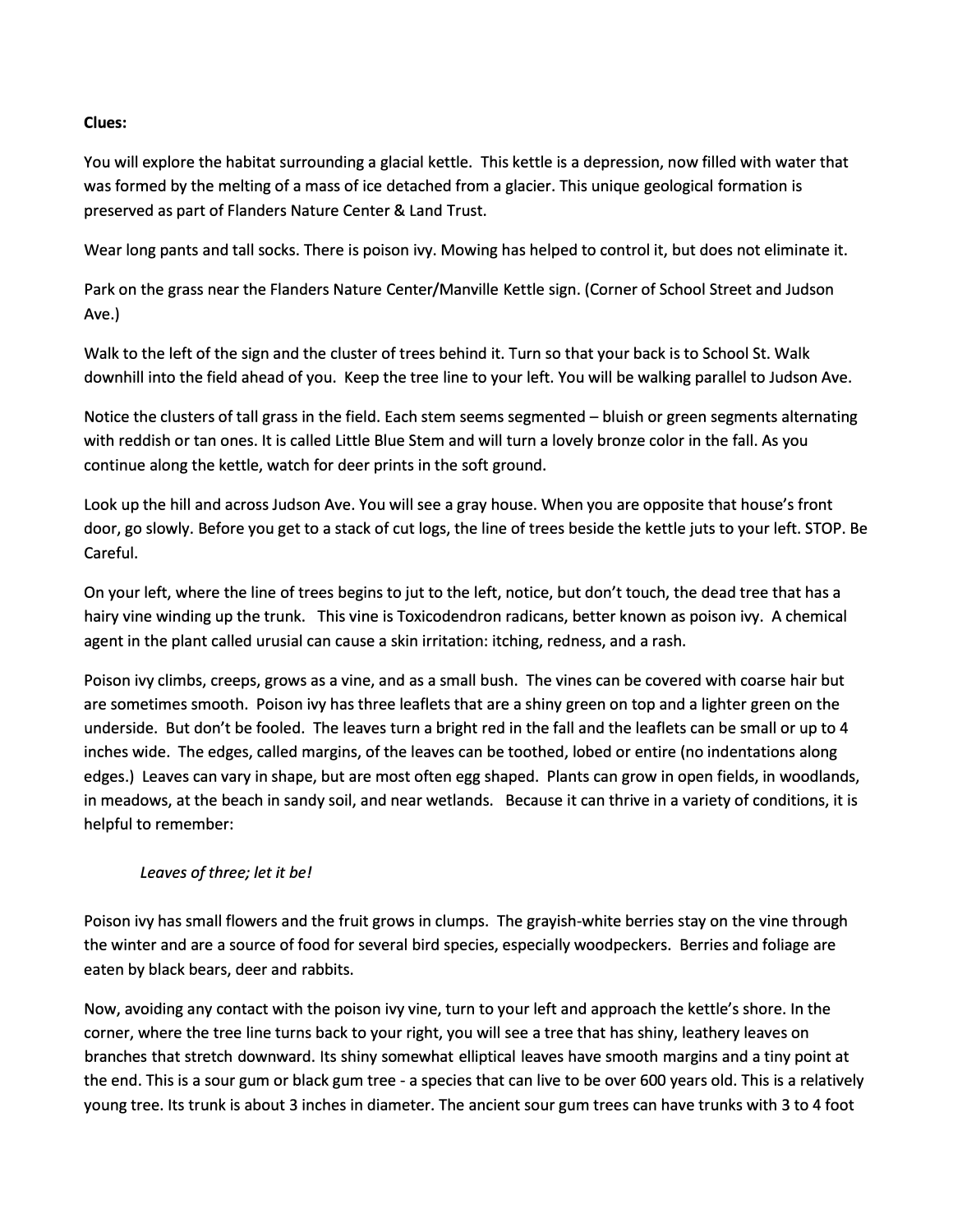diameters and be 80 feet tall. Its fruits are relished by black bears, foxes, wood ducks, robins, woodpeckers, wild turkeys and pheasants. Deer and beavers browse on the twigs and foliage.

Turn up the hill, toward the grey house on Judson Ave. As you get near the top of the hill, notice the Common Milkweed – Asclepias syriaca. When mature, the plants are 2 to 3 feet tall. The pale green leaves are darker on the top than on the bottom. Their pinkish flower clusters will be replaced by grey-green, warty seed pods. When the pods open, the seeds float through the air like hundreds of tiny parachutes. You will recognize the pods because they are often used in crafts. **This is an important plant.** Milkweed is home to the Monarch Butterfly larva or caterpillar. The eggs are laid on the underside of the leaves. The caterpillar eats the milkweed and is protected by it. Milkweed contains an alkaloid that is distasteful to the predators that would like to eat the caterpillar. The Monarch Butterflies migrate from as far south as Mexico. They need the milkweed when they migrate here for the summer.

Walk in the field beside Judson Ave, heading back toward your car. At the junction of Judson Ave. and School St., (between the Flanders Nature Center sign and Judson Ave.) you will come to a rain garden created by the 2013 Woodbury 7<sup>th</sup> grade and volunteers from the Earth Tones Native Plant Nursery. The Town of Woodbury, Pomperaug River Watershed Coalition and Flanders Nature Center& Land Trust contributed to the effort. The rain garden slows the water as it runs off the road, allowing it to sink into the ground instead of rushing into the kettle. Within the rain garden, you may see cardinal flowers, monkey flowers and black- eyed susan.

Rain gardens are an effective way for homeowners to prevent erosion and also to reduce pollution in rivers and streams. The Environmental Protection Agency cites run-off from driveways, roofs, roads, and parking lots as a major source of pollution to our nation's waterways. More information on rain gardens can be found at: http://nemo.uconn.edu/raingardens/index.htm

Pass the garden and turn down School Street. You will pass a yellow house and a split rail fence. Please be respectful of this private property. After the split rail fence and the fire hydrant, before the next house on the right, turn into the field on your right onto a mowed path. You are on Flanders property again. As you walk through the field, keep the fence on your right. When the fence makes a sharp right turn, you should turn and continue to follow the fence. When the fence ends, turn left. Follow the shore of the kettle - Woodbury's glacial depression. As you approach the shore, watch and listen for ducks. Notice the Buttonbush, an aquatic shrub that is filling most of this end of the kettle. Its flower clusters form little balls or buttons. You may see more deer prints here. Pause for a good look at the kettle.

Turn around and head back toward School St. On your way, look for Butterfly Weed - Asclepias tuberosa- a member of the Milkweed family and another host of the Monarch Butterfly. This is shorter than the Common Milkweed. Its flowers are a brilliant orange. Its leaves are slightly more slender than the leaves of the Common Milkweed, but they have the same pale underside. If you are lucky enough to see a monarch caterpillar, do not disturb it. Also, remember that you should not pick flowers when you are on Flanders Nature Center & land Trust property.

You will again be walking through clusters of Little Blue Stem and Common Milkweed.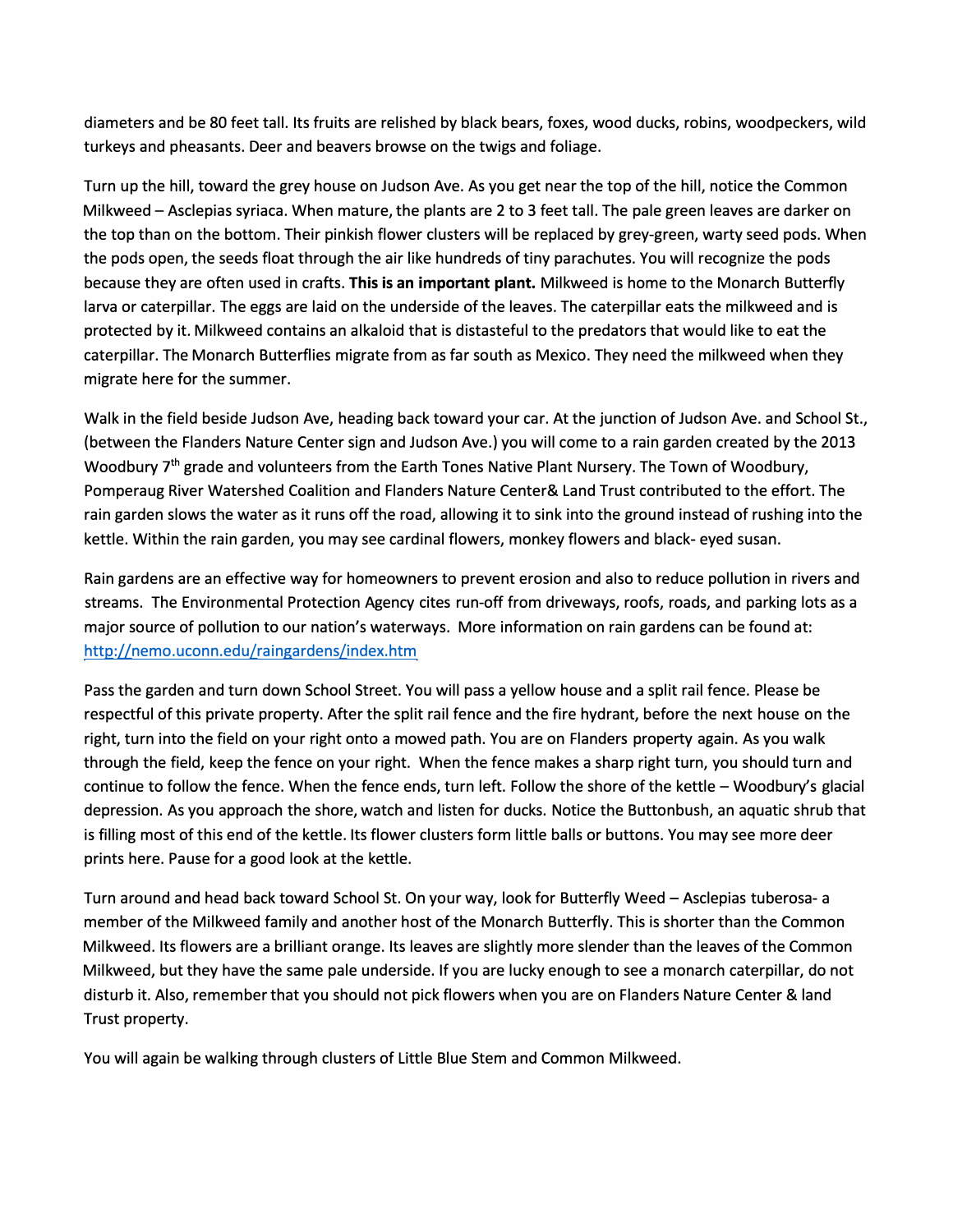When you are back on the road, turn left and pass the yellow house. After the house, there will be brush and trees on your left. At the end of this group of trees, when the field begins again, immediately turn left and head down to the kettle once more. When you get near the kettle, turn left. Ahead of you there is path with a boardwalk. Follow this path. Look for more deer prints. Walk 5 or 6 feet along this path. You may find a Burning bush -Euonymus atropurpureus or Winged Euonymus. Look at the branches with their winged edges and you will understand that last name. In the late summer and fall, these bushes turn a spectacular red. For that reason they have often been used in gardens. **However, Burning bush is an invasive plant that destroys the habitat for native species. It should not be planted.** It spreads rapidly and the roots of the Burning bush form such a thick underground mat that other plants are unable to grow. This area used to be covered with Burning bush. Volunteers have worked extensively to remove it.

Face the kettle, turn to your right and walk along the edge of the field near the shore. You will see more Button bush growing in the water. You will pass a pile of brush and a small pile of cut logs. Slow down and look carefully. You will pass a white pine - that evergreen whose long needles are in clusters of five. On your left, after passing the white pine, near the shore, you will see a large tree that has broken. One end of the fallen tree has fallen to the ground. The other end is still attached to the tree trunk. On the ground near it, you will see logs that were cut from that broken tree. Walk a bit closer to the shore with a few cut logs on both sides of you. DO NOT ACTUALLY APPROACH THE FALLEN TREE. DO NOT MOVE ANY LOGS. Look behind some of those logs on the ground and under some bark. You will find the letterbox. This box contains a letter stamp, so be sure to stamp your passport as well as your logbook and our logbook. Carefully replace everything just as you found it.

Climb up the hill and return to your car.